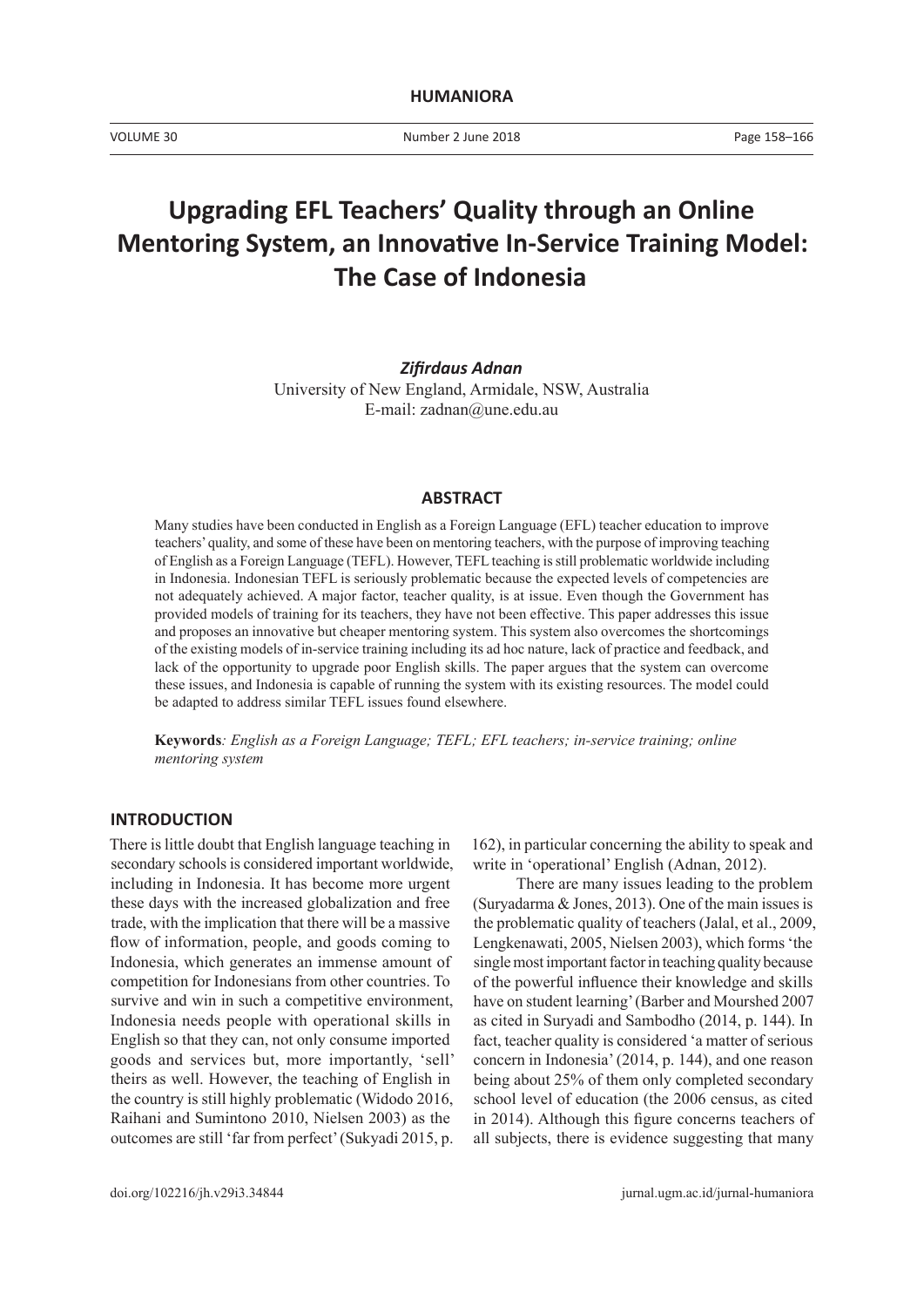English teachers are no exception (personal notes). The weakness concerns knowledge in a range of necessary fields and skills including low competence in English language and cultural knowledge, a past pedagogic mind-set that is difficult to change, a lack of up-to-date knowledge about the curriculum and pedagogy because many of them, e.g. those who graduated prior to 2005, were not taught the recent approaches, concepts and theoretical bases employed in the recent curricula including 'competence' and 'genre approach'. Regarding teachers' competence in the English language, Indonesian teachers' skills are still lower than 'professional level' (Emilia, 2005, p. 9). On the issue of pedagogic mind-set, it seems that many Indonesian secondary teachers still stick to the old mind-set, the belief that teachers know everything and students are merely the absorbers of knowledge. Consequently, there is too little time allocated for student-centered activities to allow the students to acquire communicative skills (Bjork 2013). Their teaching is still focused on grammar instead of meaning despite changes of approaches in the national curriculum (Sudjana, 2000, as cited in Emilia, 2006, p. 9; Bismoko, 2003). For example, the introduction of competence-based curricula of 2004 and 2006, which adopt a genre approach to teaching, has not improved the results significantly, which explain, at least partially, why amongst millions of Indonesian students, who are required to take English lessons for six years, from Year 7 to Year 12, only very few are capable of using the language for a real oral and written communication at the end of Year 12. The Indonesian Governments have realized the issues and, therefore, have taken measures including providing in-service training, rewarding outstanding teachers and education professionals, and doubling their salary when they have completed a certification program. However, the overall national data indicates that their competence and performance still have not been 'entirely satisfactory' although there has been some improvement (Ministry of Education and Culture, 2016, n.p.; Suharyadi and Sambodho, 2014). The next section reviews the current training models.

## **THE EXISTING IN-SERVICE TRAINING MODELS**

Sumintono and Subekti (2014), who reviewed Indonesian in-service training and re-training since the independence (in 1945), summarize teacher training problems in four points: 1) the mismatch between the

materials being presented and the teachers' classroom needs; 2) the absence of feedback for the teachers for their classroom implementation of the knowledge and skills gained in the training, as the courses are too short (e.g. two to three weeks); 3) the absence of teacher input regarding the content of the training (courses); and 4) prioritizing quantity over quality. A similar study by Raihani and Sumintono (2006) reports similar findings. Other studies discuss other problems including the lack of feedback due to the ad hoc and irregular nature of the current model and lack of time (Asep & Sambodho 2014). The Government formed the *Musyawarah Guru Mata Pelajaran* or MGMP (Teacher Working Forum for High School Subjects), a forum for high school subject teachers within a cluster of schools to share knowledge and skills through its Quality Assurance Institute, the *Lembaga Penjamin Mutu Pendidikan* (Asep & Sambodho 2014), but even this institute has not been successful due to factors such as lack of support from experts from provincial universities, school principals and local government (Evans at al., 2009, as cited in Asep & Sambodho 2014). Besides, teachers are reluctant to share skills of good practices and resist changes, leaving the forum to be little more than a place for sharing lesson plans (Tedjawati, 2010, as cited in 2014, p.152).

In short, the results of the various measures to improve teachers' quality since 1945 have not been satisfactory since they have not improved students' performance significantly (Sumintono and Subekti, 2014), which implies that the country is in a serious need of an effective model of in-service training. The current Government has responded with a new initiative recently (2016), that is sending outstanding teachers, education professionals as well as art and cultural activists to countries with advanced progress in education overseas including Australia, South Korea, and New Zealand to attend a three-week training to improve their competence and performance. For this purpose, the Indonesian Ministry of Education and Culture (MOEC) (2016) had issued a tender document including the terms of reference (TOR). This document reveals that one of the main purposes is to change the teacher-centered mind-set (2016).

However, there is no guarantee that this model will be successful either for at least two reasons. Firstly, the training time is too short, only three weeks, and there is no certainty when the next one would take place. For the teachers, who for the first time are going overseas, at least one week would be making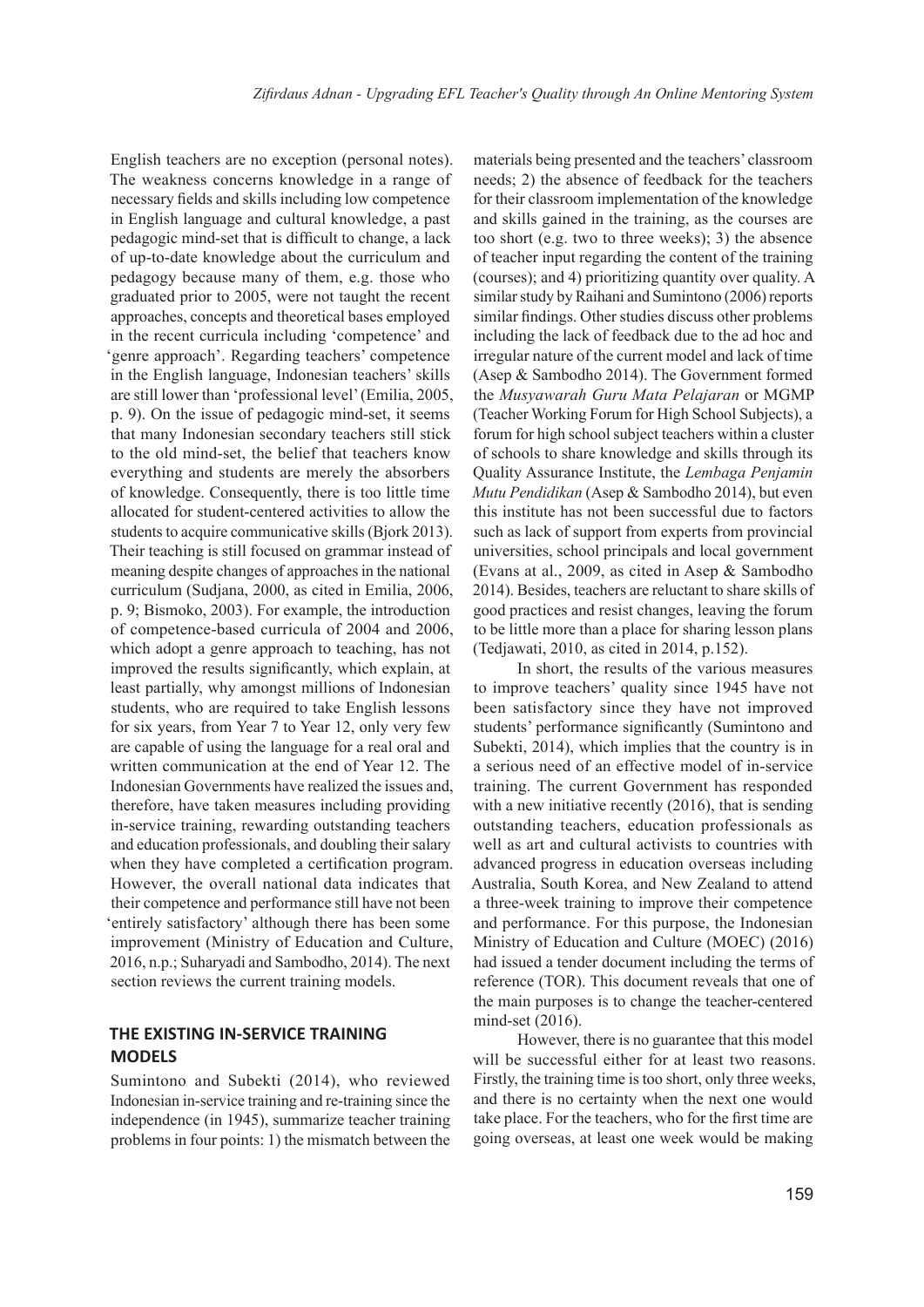cultural and language adaptation visits to schools to observe and other recreational activities. Hence, only approximately two weeks are used for the actual training.

Moreover, since the training is largely theoretical as it involves no teaching practice with feedback, it is doubtful if the teachers would gain significant pedagogical and language skills from it because such an approach, known as 'transmitting knowledge', has been considered ineffective since a process of change in a teacher is more complex than that (Lee, Murphy and Baker, 2015; Yazan, 2015. See 'Theoretical framework' below). Lack of English competence amongst some of the participants could also limit the effectiveness of the training. Although a translator is employed, the issue of 'lost in translation' cannot be avoided.

Secondly, although the Government expects that these trainee teachers would pass on their knowledge and skills to other teachers at home, but this transfer of knowledge and skills is doubtful too, because after returning home the trainees would be busy with their teaching and other activities, while the other teachers would be busy with theirs too, and as mentioned earlier, teachers are reluctant to share knowledge and skills. Moreover, this overseas training is also expensive for the country.

## **METHODOLOGY**

This paper is written based mainly on qualitative library and online research and the author's 30-years of language teaching experience face to face in both Indonesia and Australia, as well as online at two major distance education providers, Murdoch University in Western Australia and the University of New England in New South Wales. Supplementary information was collected from notes made at conference presentations, discussions with fellow educators, and from discussions with the author's Ph.D. students returning from their field research in Indonesia, all of which is referred to as 'personal notes'.

## **THE DESCRIPTION OF THE MENTORING SYSTEM**

#### *The theoretical framework*

Before proceeding, it is necessary to present some theoretical foundations on which the model is developed. Mentoring has been used both to educate novice teachers (Mann & Tang, 2012) and experienced teachers (Malderez, 2009). Many definitions have been proposed in the literature (Garvey, Stokes & Megginson, 2014); hence selections must be made to suit the purpose, that is, to improve the knowledge and skills of English teachers at secondary schools in Indonesia and, at the same time, to propose an alternative to the existing in-service training models.

The basic meaning of mentoring is 'the process by which an expert person facilitates learning in the mentee through arrangements of specific learning experience' (Tovey, 1999, as cited in Rolfe-Flett, 2002, p. 2). Thus, the keyword here is *'to facilitate learning'.*  Learning is marked by a change in knowledge and skills to the better, so it has been part of teacher education. Theoretically, the current common view about the effective way of educating teachers is that of sociocultural, a significant departure from the assumption that transmission of knowledge from several fields including Applied Linguistics (AL), Language Teaching (LT) and Second Language Acquisition (SLA) to student teachers can make them capable of conducting effective classroom teaching (Yazan, 2015). This sociocultural theory has gained wider acceptance since Freeman and Johnson proposed it in 1998 (Lee, Murphy and Baker, 2015). The sociocultural theory suggests that the process of becoming an effective teacher is far more complex than simply transmitting knowledge. Yazan (2015:172) succinctly puts it in the following way: Sociocultural approaches view ESOL teacher learning as socially negotiated and situated in the context, and reliant on what they know about themselves as teachers, as well as their students, subject matter, curricula, and setting (Johnson, 2009). Thus, to ensure that the learning process happens successfully, one needs a longer time, practice, feedback and reflection as it involves many components.

Mentoring is also '… an opportunity for colleagues to engage in reflective dialogue…' (Davies and Slattery, 2010). It is also 'a way of overcoming some of the shortcomings of current approaches' (Rodd 2006, as cited in 2010, p. 2). In short, the theory of mentoring employed in this article is a process of facilitation of learning in the mentees through a program, which aims at promoting learning experiences that provide an opportunity for the mentees to engage in updating and upgrading their knowledge and skills through activities such as discussion, reflective dialogues in English with experts and fellow teachers. The purpose of all of these is to overcome the existing shortcomings in their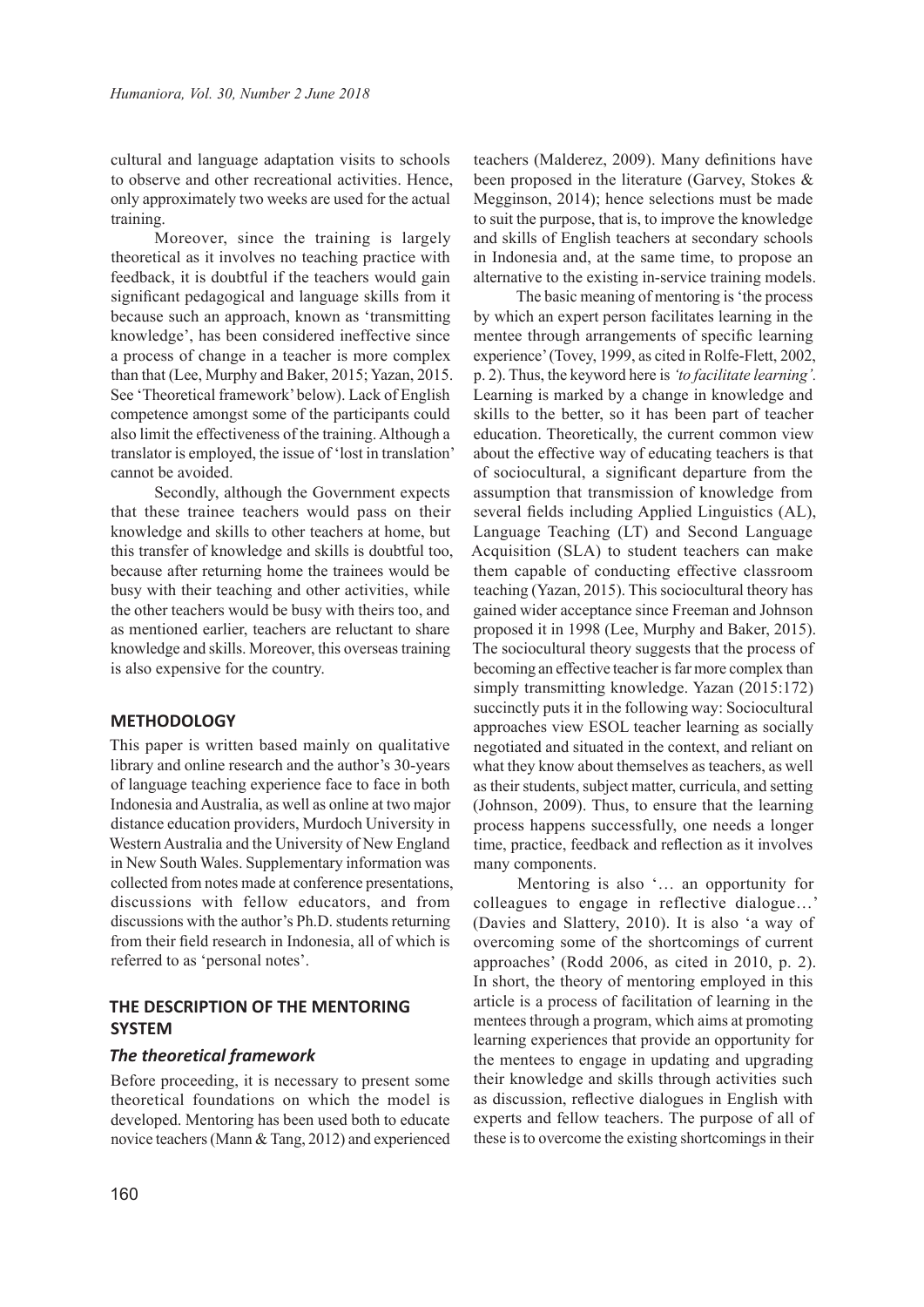competence as EFL teachers. This definition fits the purpose of this proposed system: to overcome the current gaps in the quality of the teachers and at the same time to address the weaknesses in the current models of in-service training.

However, there is more to mentoring than that. There are other features of mentoring that need to be included. Firstly, mentoring can be formal or informal, but the system is only about the formal type. A formal mentoring is conducted by an organization that 'supports and sanctions the mentoring relationship' (Davies and Slattery, 2010, p. 2). Such organization provides 'some level of structure, guidelines, policies, and assistance for starting, maintaining, and ending the mentor-protégé relationship' (Scadura and Pellegrini, 2007, as cited in 2010, p. 2). Secondly, to be successful, a formal mentoring program requires the input of high-quality trained mentors (Rod, 2006, as cited in 2010, p. 2), and the program should be credible because it needs trust from the mentees. Both the mentors and the mentees must have a clear idea about the 'goals and obligations to each other by staying in touch and communicating with each other openly and transparently' (Kirner and Rayner 1999, as cited in 2010, p. 3).

Thirdly, traditionally mentoring is conducted face to face at a workplace. However, recently it has been conducted online as well (Singh, Allen and Rowan, 2017). Finally, it is assumed that carrying out a discussion of a subject in the target language is the best way to promote TL competence (State of Victoria, 2013), and a problem in understanding could be overcome by temporarily resorting to their first language. Finally, in this post method era (Brown, 2007), teachers should be able to employ the most appropriate method to achieve a specific objective.

## **The proposed mentoring system**

The proposed system is based on the mentoring concepts and practices presented earlier. Mentoring is defined as mentoring EFL teachers through online virtual classrooms by two qualified mentors, with the focus on upgrading their competence in pedagogy and the subject matter for 20 weeks. Hence, the mentoring should be conducted in English by two qualified mentors for every group of four teachers; one of the mentors must be a specialist in Applied Linguistics (AL)/Language Education. The other does not have to be if unavailable since his/her task is only to concentrate on improving the English and cultural competencies of the mentees. Each of them mentors for two hours per session in alternate weeks on mutually agreed times. The material should concentrate on the problem areas discussed earlier including the concepts of competence and sub-competencies and genre approach, and other pedagogic aspects. Other material includes the teachers' own English teaching materials, especially those related to the Indonesian school curriculum, which they have to teach. All of these should be negotiated with the mentees at the beginning. The approach should be mentee-centered, conducting activities such as discussions, raising issues, asking questions, doing role-plays, experimenting with new methods and techniques in their classes and reporting back, conducting mutual class observations (if possible), demonstrating methods and techniques to gain feedback from the mentor and their fellow mentees, and writing a reflective essay, which should be examined by the mentor and given feedback.

Each component will be discussed below with an explanation of how the system addresses the weaknesses of the existing model and minimizes the major quality issues of the EFL teachers.

## *The components of the system in details*

*Using virtual classroom to mentor the teachers in their homes.* This mentoring model is crucial to address two issues of the existing training models, namely, the issues associated with time and travel affecting both the mentors and mentees. For the mentors, spending two hours every two weeks from home to mentor teachers is much easier to do than traveling to rural areas required in the existing model, whereby they have to leave their families and work, for a period of four or more hours or even several days on the road. Such travels make it difficult to find adequate experts to give training, an issue that has been reported as an issue lacking experts to train teachers (Bjork, 2013). Similarly, it is also much easier and time efficient for the mentees to participate since they do not have to leave their classes to an unqualified substitute teacher or skip their classes if there is no one to substitute them. In short, this component eliminates two major problems found in the existing models, that is a lack of experts to train teachers in remote areas and the reluctance of the teachers to attend training because of both the travel and time required.

*The use of qualified mentors.* A qualified mentor is defined as an academic having the necessary pedagogic and English competence, experience in research and student-centered teaching, as well as an appropriate attitude to solve either one or both of the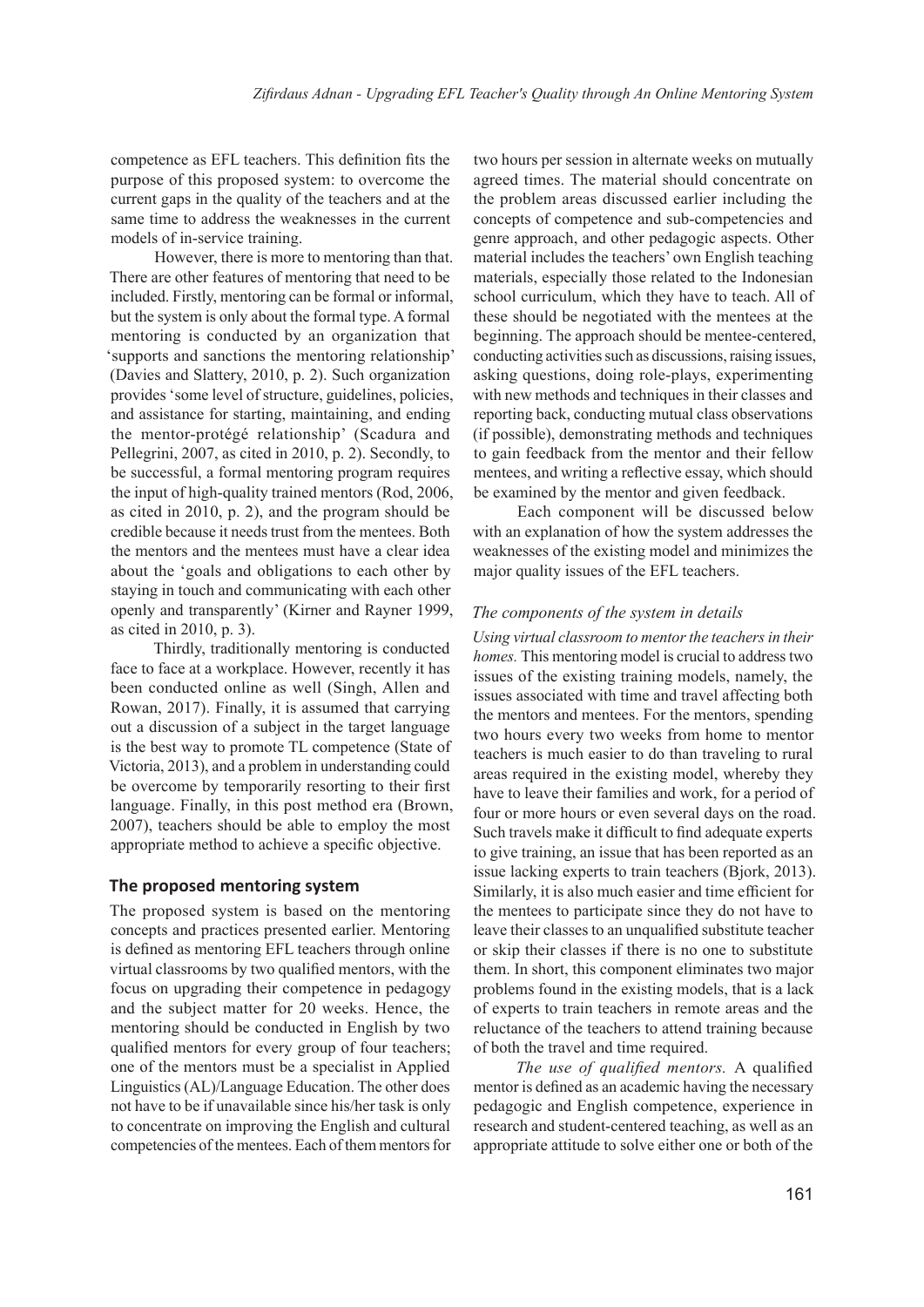two categories of teachers' problems. He/she should also be willing to attend a workshop in preparation for the job. Each criterion is detailed below.

- An academic is defined as someone who has conducted research and published at least in a reputable national journal or completed an MA with some research experience, or a Ph.D. degree. Being an academic with at least some research experience is important in that they have reached some academic maturity, and therefore, have been able to expand knowledge, and to continue to do research to update their knowledge. They will also be able to read and discuss the recent pedagogic articles provided for the mentoring system.
- The academic must have the knowledge and skills in the English language at a professional level, that is he/she can communicate fluently in the language both orally and in writing. He/she should also have some substantial experience working with native speakers of English and has been exposed to English culture. The English skills are important to ensure that the mentoring class is run in English, and the mentor can help the teachers with their English teaching material. The experience in English culture is important to explain how the native speakers use the language.
- Competence in pedagogy is crucial for at least one of the two mentors for each mentoring group not only for the purpose that he/she has the adequate ability to help the teachers address their pedagogic issues especially how to conduct student-centered teaching to maximize the development of students' competence, but also to ensure that the teachers have trust in him/her as a pedagogic mentor.
- The appropriate attitude is also crucial as this can affect the continuation and effectiveness of the program. The type of attitude needed is a strong dedication and commitment to improving the quality of teaching. A dedicated and committed person would seriously prepare and conduct the mentoring activities, whereas a person with a weak dedication and commitment would result in a weak quality of mentoring.
- Willingness to attend a workshop is important to make sure that the mentor understands the details of the mentoring program including the purpose, the approach, the methods, the

curriculum, and the assessment.

This component, with the required criteria, can address at least two of the problems of the current training model, namely Problems 2, lack of practice feedback for teachers, and Problem 4, lack of opportunity to upgrade their English because with the mentors' fluent English and cultural background, they can address the major problems of weak English competence, and at least one of the mentors can overcome the weakness in pedagogic competence. Their experience with the use of English and its culture could also be a motivating factor for the teachers to attend the mentoring class since they can expect to upgrade their English competence from the fluent and culturally experienced mentors. An issue here is some of the mentors might not have high school classroom experience since, ideally, the mentors should have some. However, it is not essential because the mentees can share theirs with them.

## *The curriculum focus and the methods of the mentoring system*

Since the focus of the activities is right on the materials closely associated with the main difficulties of the teachers i.e. the English and pedagogic competencies, this system directly targets the two main problems. With the twenty weeks of mentoring, the teachers have ample opportunity to clarify difficult concepts including language competence and sub-competencies, genre-based approach to teaching, student-centered teaching and different teaching methods and techniques, practice them and receive feedback. To improve their English, the teachers can bring their teaching material into the mentoring class and discuss the content and the effective methods of teaching it with the focus on developing student competence. The teachers should experiment in their class during the week, video it, and send the recording to the mentors and other fellow mentees to be discussed together and receive feedback allowing them to fine-tune their methods and techniques. This experience could give the teachers a significant amount of understanding about effective student-centered teaching and the skills to build student competence, and, since most activities are conducted in English, all the activities could also upgrade particularly the teachers' oral English skill. For the final assessment, the teachers should reflect on their experience and write an essay to demonstrate their pedagogic and English achievement.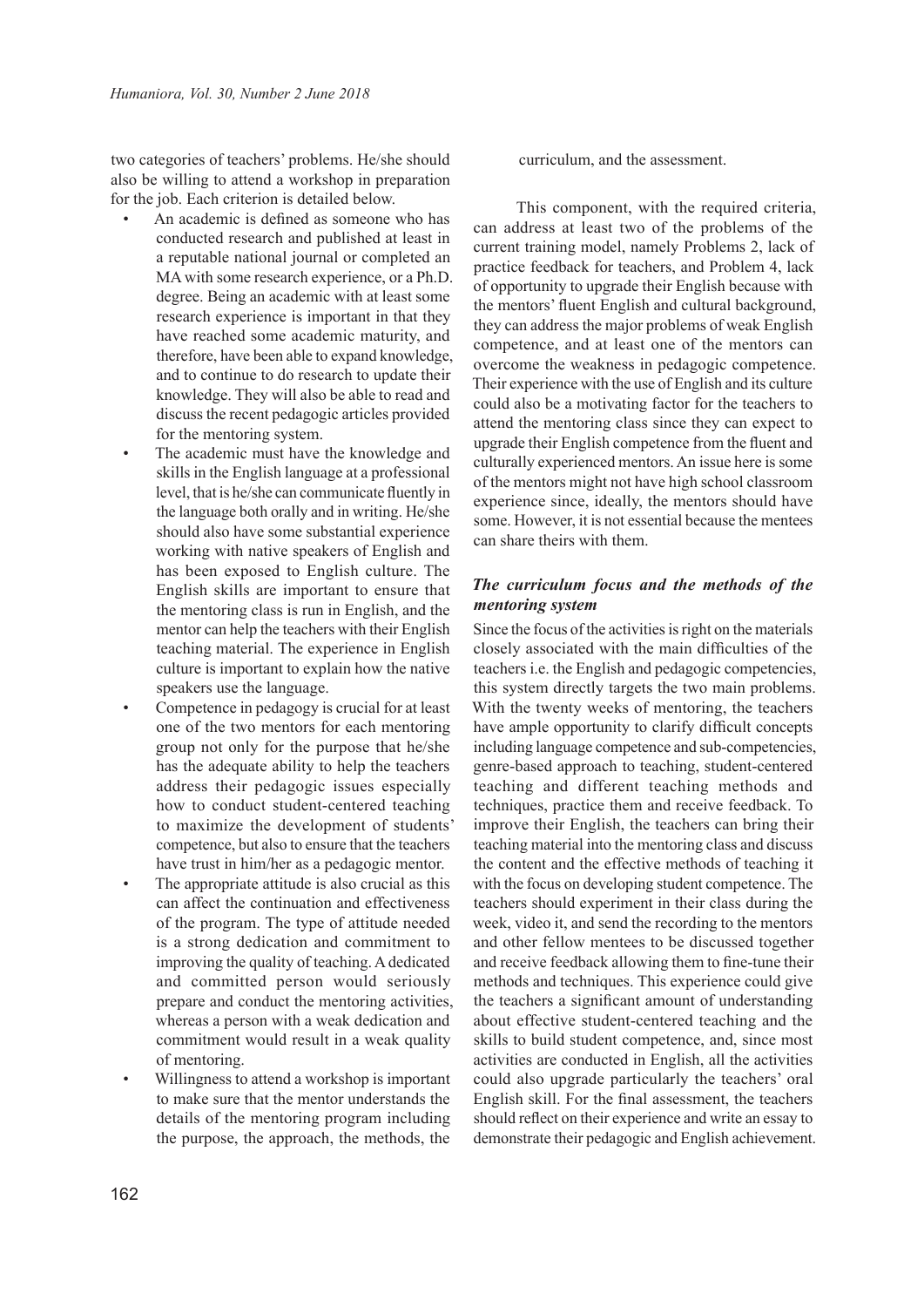## **ANALYSIS**

This specific problem-solution approach to upgrading teacher's knowledge and skills led for 20 weeks by qualified mentors, while providing a great deal of feedback, should be able to iron out the problems identified earlier, including the absence of effective feedback, the ad hoc nature, the mismatch between the material given in workshops and the actual classroom needs of the teachers.

Besides, there are other benefits of the proposed system over the existing model. Firstly, it is conducted in a small online class of four to five teachers per pair of mentors. Such a small group allows the mentees ample opportunity to be involved in in-depth interactions and discussions with the mentors using English, which provides an excellent opportunity, which they rarely have especially if they work in rural areas, to improve their skills. When it comes to a discussion of pedagogy, they also have more opportunities to practice their English. Secondly, it offers a more efficient and flexible use of time since they can attend it from home and can be conducted on any day and time of the week as agreed between the mentors and the mentees. This extended period could serve the mentees better than the two or three-week workshops in the current in-service training model because it gives the mentees a much longer period to learn, practice, and reflect.

Thirdly, compared to the three weeks overseas training the government has been offering lately, this mentoring system is much more cost effective and affordable as shown below.

## **CAN INDONESIA AFFORD TO IMPLEMENT THE SYSTEM AND, IF SO, HOW?**

Arguably, it could because it has all the necessary components at its disposal. Firstly, concerning the availability of qualified mentors, indeed, there is no set of data available because this is a new program. However, if one takes overseas MA and Ph.D. graduates as an example because of their English skills and cultural experience, there are approximately 122,000 Masters-level graduates in Indonesia. If ten percent of them are qualified, they make 12,200 potential mentors; and there are also 21,000 Ph.D. graduates, and 10% of them make 2100. The total is 14300. If 30% of them are recruited, it will make at least 4290 potential mentors. If only 50% of them can be recruited as qualified mentors, this will make 2145 mentors. Since each mentoring group needs two

mentors, these graduates can mentor 1072 groups. If each group consists of 4 mentees, Indonesia can upgrade 4290 teachers for just one year! It is a significant number. Besides these potential mentors, there should be more competent individuals in the communities (inside and outside Indonesia) who meet the criteria and wish to serve the country for just two hours per two weeks from their homes, e.g. retired teachers and lecturers, and NGO activists. Some could be recruited using Indonesian diaspora networks around the world. If these professionals are not applied linguists, they can concentrate on upgrading the teachers' English. They can mentor using much less cost compared to sending teachers overseas.

The second reason is the favorable regulations. Similar to universities in Western countries, the university regulation requires academic staff to carry out community service works besides teaching and research. Such service can be used as credit points to gain a promotion. The academics could claim mentoring teachers for points.

The third reason is that, through the government existing certification scheme, the Indonesian Government has doubled the pay for the academics that have completed the scheme. With the increase of salary, the government has reason to request a service in return. For those academics, who have been sent overseas using a government scholarship, the government would have further reason to ask them to contribute. The Government can use all these reasons to persuade those who are reluctant to participate.

However, the author believes there are many professionals who need no monetary incentive to serve the country. The 'Indonesia Mengajar' (Indonesia Teaches) project experience has shown that many Indonesians are willing to volunteer their service to improve education quality in the country, although they have to leave their 'comfort zones' and live in rural areas for a year (Indonesia Mengajar, 2017). The online mentoring system proposed here is not voluntary since some can still receive rewards in the form of credit points for promotion. In fact, the mentors, who are university academics, can gain at least three benefits: 1) credit points for conducting community service (for university lecturers); 2) financial benefit when promoted; and 3) an arena for practice to maintain and improve their English, especially their fluency since skills can deteriorate if not practiced. In other words, if there are many Indonesians who are willing to contribute for no monetary rewards and away from their homes, there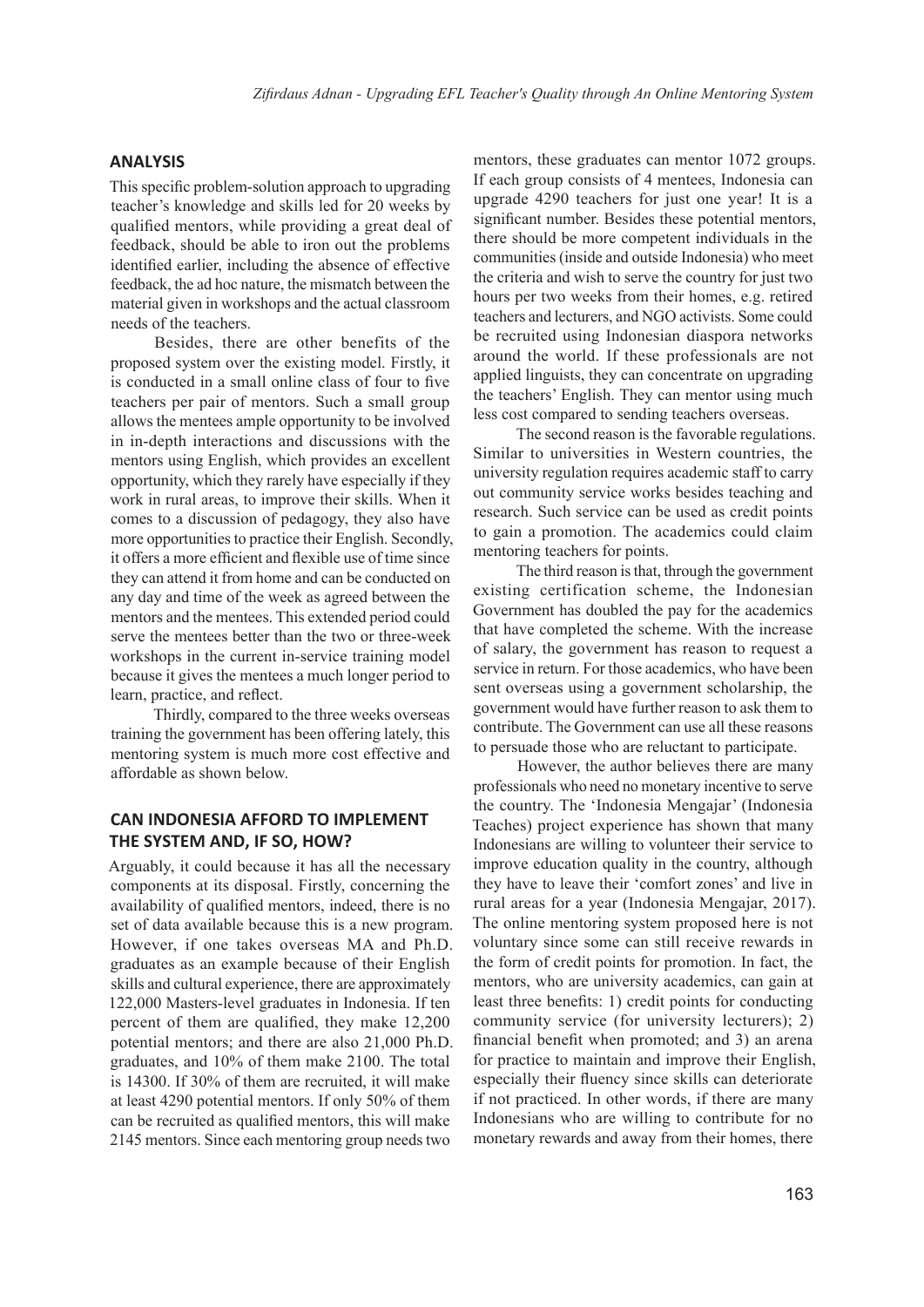should be more Indonesians who are willing to contribute to this mentoring work since they can gain more benefits for much less endeavor.

## **The use of the existing facilities**

To successfully carry out the mentoring program, the mentoring organization needs facilities including an office, computers, the Internet and other office facilities as the center of operation. The government can meet all of these by just allocating a fraction of the large amount of money already earmarked to send teachers overseas [1] for a questionable but expensive training. If this is not possible, the organization can use the existing facilities either public or privately owned (See funding source below). [2]

#### **Internet access**

The program also needs a reliable Internet connection and server. The cost of Internet access for the mentors could be covered by the mentoring organization, whereas for the teachers, their schools, or the MOEC could cover it. The learning management system (LMS) could also be provided by this Ministry. This cost would not be too excessive as there are free LMSs online such as Moodle.

An issue is the availability of Internet access in rural areas especially in Eastern Indonesia, but the coverage is growing. According to the Minister for Communication and Information Rudiantara (2016), the Government continues to collaborate with providers to expand Internet coverage and stated that by the end of 2017 it would cover all areas. Although this goal is not fully achieved by then, at least all *kecamatan* capitals should be covered, which means a majority of the teachers can be reached since the majority of High Schools are at *kecamatan* levels of government.

#### **Funding resources**

As stated above, the Indonesian Government could use some of the current resources already set aside for workshops, if the Indonesian National Budget cannot provide more funding. But with 20% of the current Indonesian Annual National Budget allocation for education, it should be able to find some funding for this important project. Otherwise, companies could be approached to request some of their Corporate Social Responsibility (CSR) funds. This is not impossible if the project is managed professionally and transparently. The *Indonesia Mengajar* project has proven it (Personal notes from Anies Baswedan presentation during the '2012 Indonesia Update' conference, at the Australian National University).

#### **Management**

To detail the management of the system, it would take much space hence it cannot be fully discussed in this article. Therefore, only some basic points can be made here.

This mentoring system should be undertaken by an organization with the following qualities. First, it should be recognized, supervised and officially supported by the Ministry of Education and Culture (MOEC) since this is precisely designed to support its duties to improve the quality of English language teaching in Indonesia. It should also be accountable to it and the public. Secondly, the system must be organized transparently, using an integrated learning management system (LMS). This means that all the activities and transactions are recorded for evaluation and audit purposes. Thus, the system is guaranteed to be exercising best practice, and each party can rightly point to evidence that it has carried out its respective duties as expected.

## **CONCLUSION**

The aim of this paper was to discover an innovative inservice training model for secondary school English teachers to substitute for the existing models, which have not been able to significantly improve EFL teachers' quality in Indonesia. It has been demonstrated that this system could overcome all the issues of the existing models including the ad hoc nature of the training, lack of practice and feedback, lack of time to attend, lack of the opportunity to upgrade English skills, lack of teacher input regarding the material of in-service training, and high cost. The first two issues are overcome by the regular nature of this system, the third is overcome by conducting it weekly but without the need to travel, the fourth by conducting mentoring class in English, the fifth by negotiating the material, and the last issue by employing the existing resources facilitated by the existing rules and regulations. Hence, Indonesia can trial the proposed model without negatively affecting its current account balance. It can conduct it by restructuring its current resources as instructed by the proposed model. On the contrary, it could save the Government a significant amount of money, if it re-directs the large amount of money already earmarked for sending thousands of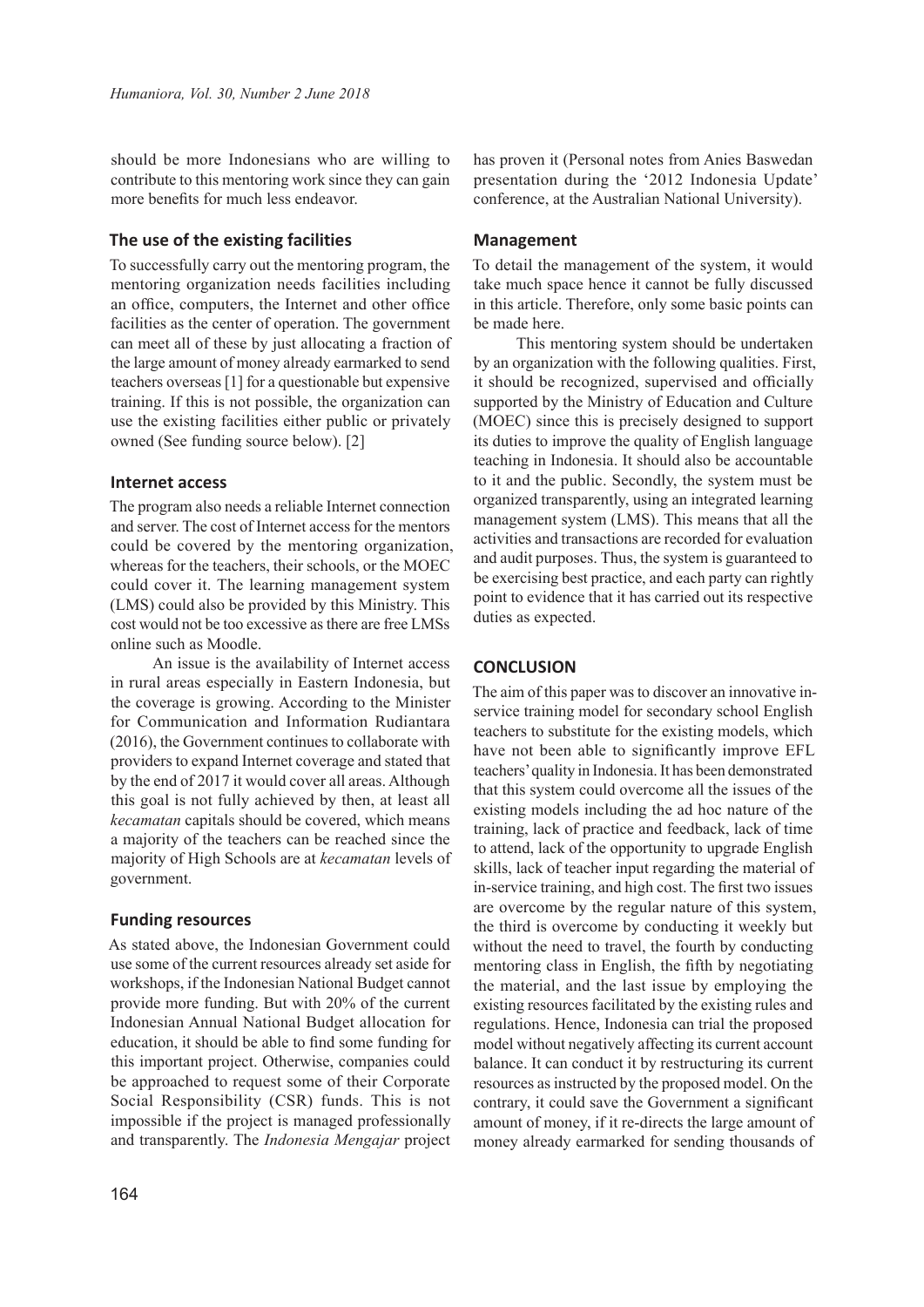teachers overseas for a mere 3-week workshop, whose effectiveness is rather doubtful.

In short, the proposed online mentoring system makes a great deal of sense to be considered as a substitute for the existing in-service training model, but surely it needs to be trialed in a small scale first so that it can be evaluated and fine-tuned to ensure its effectiveness before its Indonesia-wide implementation.

This proposal has been about Asia-Pacific, the case of Indonesia, but the idea can apply to other non-English speaking countries, which are still in need of improving their EFL teachers' quality. Any country could trial the system. Their diaspora networks around the world may also be able to assist.

## **ACKNOWLEDGMENT**

The author would like to thank Ruth Nichols for reading and commenting on the early draft of this paper.

## **REFERENCES**

- Adnan, Z. (2014). Membangun kemandirian pemelajar melalui pendekatan Genre*.* (Developing student independence using Genre approach). *Pelbba, 18.*
- Baswedan, A. (2016) 'Seratus persen kelulusan ditentukan oleh sekolah' (One hundred per cent school completion is determined by the schools) (a statement as made by Baswedan in his capacity as Minister of Education and Culture at a conference in Jakarta on 30/03/2015, reported in *Kompas* newspaper 4 April 2015. http://edukasi.kompas. com/read/2015/04/04/16000041/Mendikbud. Seratus.Persen.Kelulusan.Ditentukan.oleh. Sekolah.
- Bismoko, J. (2003). Does our English teacher education need redesigning? *TEFLIN Journal, 14*, 58–69.
- Bjorg, C. (2013). Teacher training, school norms and teacher effectiveness in Indonesia. In Surydarma, D & Jones, G.W. (Eds.) (2013). *Education in Indonesia*. Singapore: ISEAS Publishing.
- Brown, H.D. (2007). *Teaching by principles: An interactive approach to language pedagogy*  (Edition 2). White Plains, NY: Pearson Education.
- Davies, C. and Slattery, C. (2010). *Mentoring a literature review*. Melbourne: Semann & Slattery. www. semannslattery.com. Accessed 18 March 2017.
- Delaney, Y.A. (2012). Research on mentoring language teachers: Its role in language education. *Foreign Language Annals, 45*(S1), S184–S202. DOI: 10.111/j.1944-9720.2012.01185.x.
- Emilia, E. (2005). *A critical genre-based approach to teaching academic writing at tertiary EFL context in Indonesia* (Unpublished doctoral thesis). Faculty of Education, Melbourne University, Melbourne.
- Garvey, B., Stokes, P. & Megginson, D. (2014). Coaching and Mentoring: Theory and Practice. Los Angeles: Sage.
- Jalal, F., Samani, M., Chang, M.C., Stevenson, M., Ragatz, A.B., Negara, S.D. (2009). Teacher certification in Indonesia: A strategy for teacher quality improvement. Jakarta: Ministry of National Education and World Bank.
- Lee, J.J., Murphy, J, & Baker, A (2015). "Teachers are not empty vessels": A reception study of Freeman and Johnson's (1998) Reconceptualization of the Knowledge Base of Second Language Teacher Education. *TESOL Canada* journal/*revue tesl du canada 1 33*(1).
- Lengkenawati, N. S. (2005). EFL teachers' competence in the context of English curriculum 2004: Implication for EFL teacher education. *TEFLIN Journal*, 16(1), 79 – 92.
- Malderez, A. (2009). Mentoring. In A. Burns & J. C. Richards (Eds.), *The Cambridge guide to second language teacher education* (pp. 259–268). New York, NY: Cambridge University Press.
- Man, S & Tang, E.H.H. (2012). The role of mentoring in supporting novice English language teachers in Hong Kong. *TESOL Quarterly, 46*(3), 472-495.
- Ministry of Education and Culture (MOEC) (Indonesian) (2016). 'Terms of reference for the award to the outstanding teachers and education personnel and arts and culture activists 2016-2019'. https:// www.google.co.id/webhp?sourceid=chrome-in stant&ion=1&espv=2&ie=UTF8#q=outstandi ng+and+dedicated+teachers%2C+education+ personnels+and+arts+and+culture+activists+ LPDP+Indonesia.
- Nielsen, H.D. (2003). Reforms to Teacher Education in Indonesia: does more mean better? In E.R. Beauchamp (ed.). *Comparative Education Reader.* New York: Routledge Falmer: 391-410.
- Raihani and Sumintono, B. (2010). Teacher education in Indonesia: Development and challenges. In K. G. Karras and C.C. Wolhuter (Eds.) *International handbook of teacher education world-wide: Issues and challenges*, Vol I and Vol. II. Athens: Atrapos.
- Rolfe-Flett, A. (2002). *Mentoring in Australia: A practical guide.* Frenchs Forest, N.S.W.: Prentice Hall, Pearson Education.
- Rudiantara (2016) (Minister for communication and information) in a press conference at Kayong